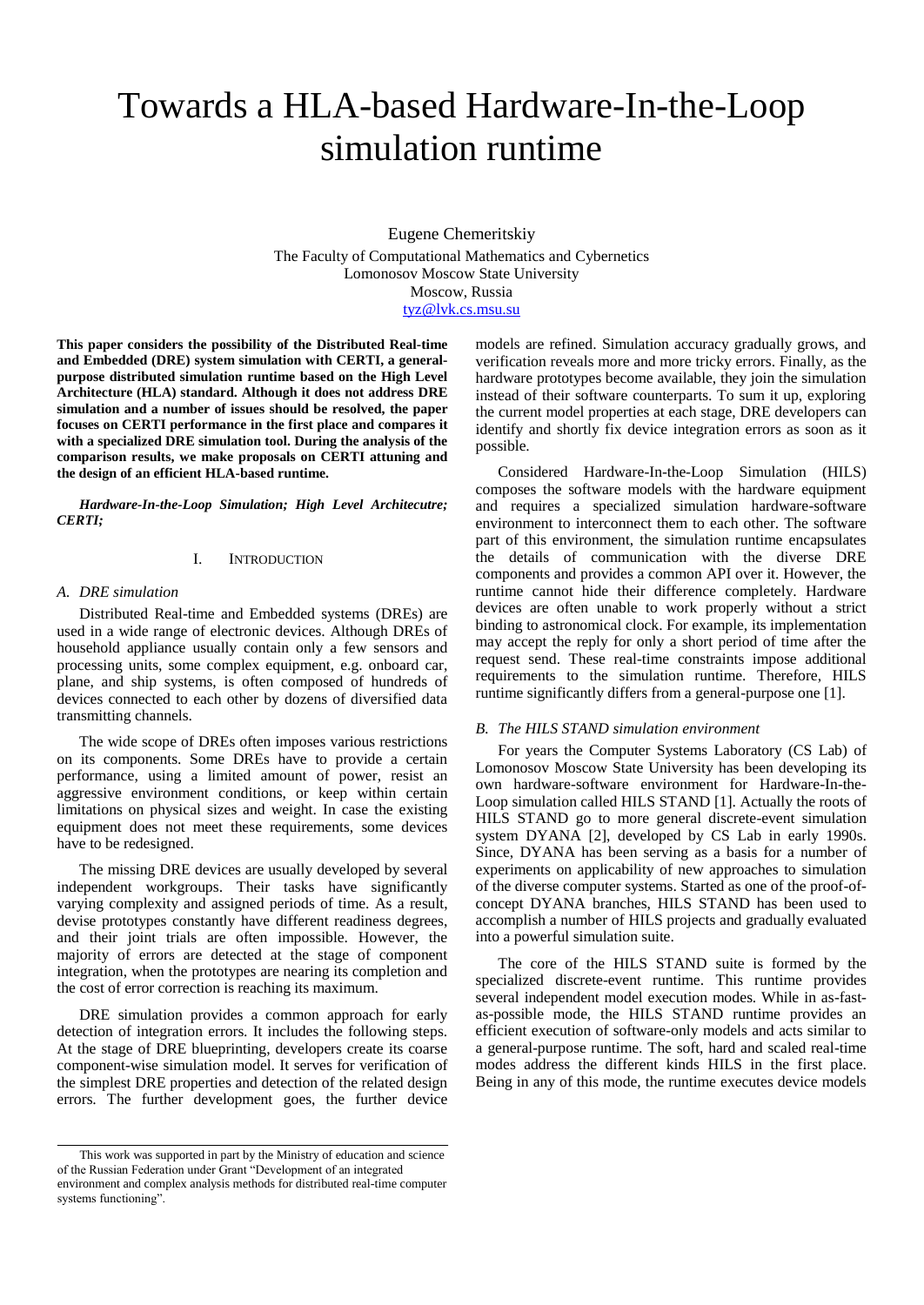with the corresponding time constraints and allows their interactions with the connected hardware devices.

Besides the runtime, the suite includes a number of subsidiary simulation tools. For example, HILS STAND provides an integrated simulation data collector and a dynamic visualizer with the ability to modify model parameters during its execution and enables a human-controlled simulation. Although the runtime provides C++ API and encapsulates the details of interactions among the simulation participants, HILS STAND does not imply the model to be developed in a pure general-purpose language. Instead, it provides a specialized high-level model description language, its translator, and the corresponding IDE. Actually, these developments have a rich history either [3].

Because of the large number of DRE devices and a certain complexity level of their models, HILS STAND instances usually include a number of nodes connected by a private LAN. The nodes have a similar configuration, except some additional interfaces for external hardware simulation participants. The additional hardware channels can also interconnect several nodes directly. This configuration is used for experiments with the corresponding channel controllers and the other switching equipment [1].

# *C. An advanced simulation runtime*

Although the HILS STAND is actively used in a number of different HILS projects, CS Lab has never ceased to follow the trends and test new simulation approaches. Recently it started new project on the rethinking of HILS environment and the development a new tool-chain, combining the experience gained in over twenty years of simulation experiments with latest applicable technology efforts. The research list of this large-scale project includes a new language for DRE simulation models; integrated trace tracking and visualizing tools; new verification engine; and an advanced HILS runtime, which is the subject of this paper.

During the last 60 years, discrete-event simulation runtimes made a significant advance [4]. There are several different classifications, but it is a common practice to divide them into a number of generations associated with some historical trends. One of the most noticeable trends now is a standardization of the runtime API. Thus, we believe it is giving a birth to the new runtime generation. Unfortunately, there is no any off-the-rack and well-fitted standard for HILS runtimes. However, exploring of adjoining simulation areas revealed some attempts to use High Level Architecture (HLA) for real-time simulation [5] and it is pretty close to HIL. So the idea of HLA adoption for HILS runtime appeared.

Although there are a lot of different HLA-based simulation runtimes, each of them requires a large amount of additional work. As it was shown by the analysis [6], CERTI happened to be the best initial approximation for the advanced HILS runtime we want to make. However, CERTI do not initially target real-time and HILS, and a number of related issues have to be resolved. Briefly considering their whole scope, the paper gives the first priority to performance of a HILS runtime. In particular, the paper introduces a couple of benchmarks that revealed significant advantage of HILS STAND over the

CERTI. Due to a lower performance, out-of-the-box CERTI version cannot be used for the scope of simulation tasks HILS STAND can easily manage. Therefore, the paper contains the analysis of its architectural drawbacks and introduces a number of proposals on their reduction.

# II. A HLA-BASED HILS RUNTIME

## *A. Standardization trends*

Simulation as a method for exploration of diverse object properties and regularities among them outruns the advent of computers for many years. However, its rapid development started after the complex mathematical calculations had been assigned to fast and reliable computers. In the beginning of the 1950s, the term simulation acquired the default meaning of digital computer simulation. Subsequently the simulation was defined as a combination of designing of the observed system model and holding the necessary experiment set on digital computers [7].

From the very beginning of the simulation history the observed systems always tended to be represented in deeper detail level. This tension results in the increasing size and complexity of developed simulation model. This growth required a respective performance increase from computer systems, and this fact resulted in emergence of parallel simulation systems. These systems share the simulation task across multiple computing nodes. Typically such systems were implemented locally within the organization that wanted to use it.

The complexity of the models was not the only factor leading to computer simulation tool evolution. The scope of simulation has been growing either. After new simulation problem types appeared, the related requirements were imposed to modeling and simulation tools. For instance, distributed simulation is often required in case of joint product development when different product component are produced by a number of workgroups located in different organizations. This type of simulation intends encompassing of several geographically separated simulation systems, which in turn may consist of a single compute node, or be a parallel system. Historically, the appearance of this task type led to the creation of distributed simulation systems that provide an essential set of services to the simulation participants and ensure its consistent behavior [8].

Currently we believe that the next step in the runtime evolution is a standardizing of the distributed system interfaces. Uniform interfaces provide possibility to combine among a variety of independent simulation systems and create general models that can be handled by every distributed system corresponding to the standard specifications. One of these standards is described in the next section.

# *B. The HLA distributed simulation standard*

HLA is a conventional standard in the field of distributed simulation. The roots for the HLA stem from distributed virtual environments. Such environments are used to connect a number of geographically distant users. The HLA standard is a conceptual heir of Distributed Interactive Simulation (DIS),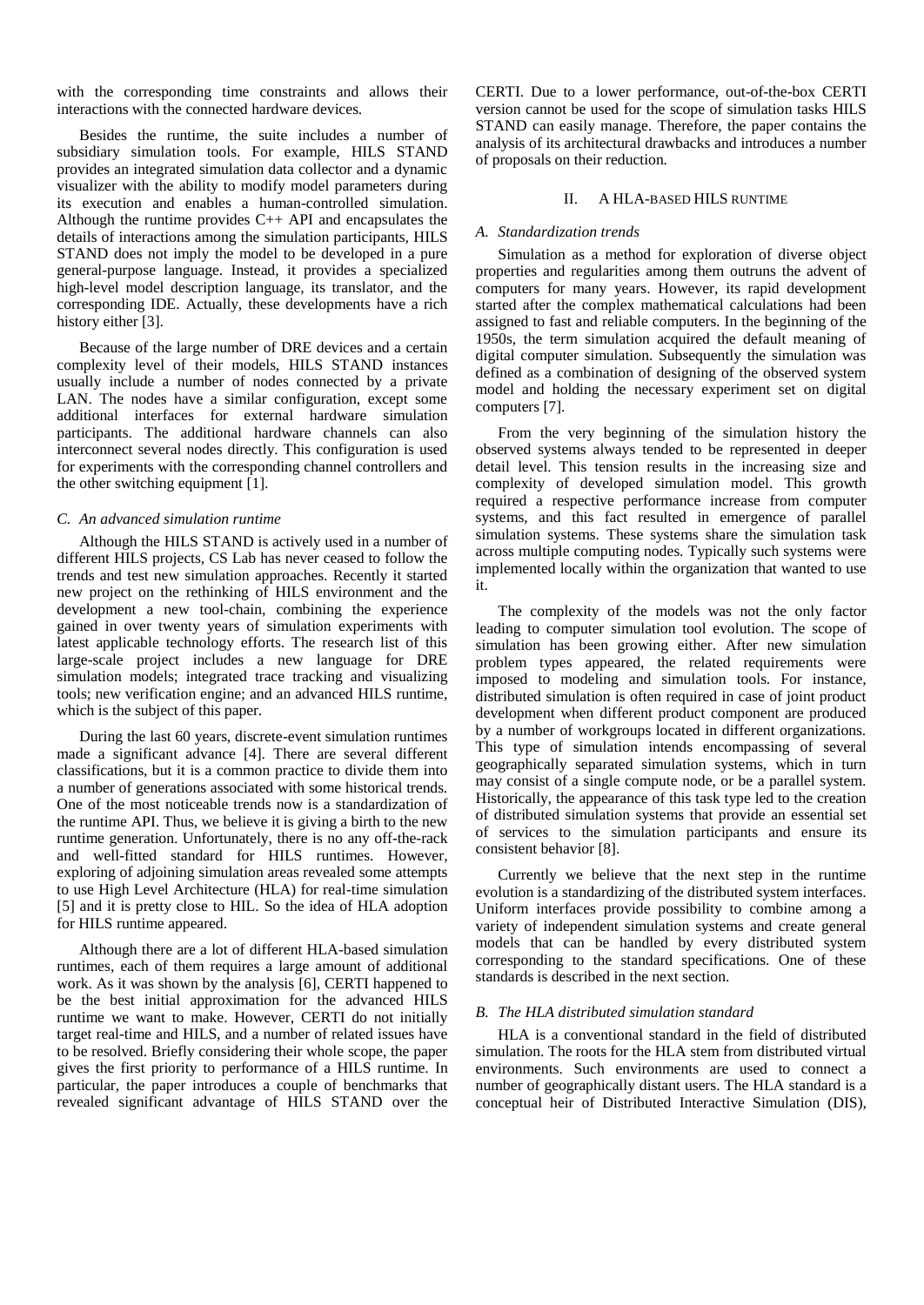which is a highly specialized simulation standard in the domain of training environments [8]. The primary mission of DIS is to enable interoperability among separated simulation systems and to allow the joint simulation of their participation. HLA standard remains relevant to the DIS principles and even extends them.

HLA appeared in 1993, when the Defense Advanced Research Projects Agency (DARPA) designated an award for developing of an architecture that could combine all known types of simulation systems into a single *federation*. The HLA standard initially addressed all kinds of as-fast-as-possible, soft and hard real-time, discrete-event and time-driven, fullysynthetic, human- and hardware-in-the-loop distributed simulations. However, hard real-time constraints were not supported until the latest HLA standard version, namely IEEE 1516-2010 (Evolved) released in the very end of 2010 [9]. The majority of HLA-based simulation tools were built on the previous HLA standard versions and do not offer a full HLA Evolved support yet.

Thereby, HLA-based HILS became possible quite recently and any researches in this area are innovations in some sense. However, these researches seem to be prospective because of a number of benefits HLA gives. At first, HLA strict support by both the runtime and the models provides their guaranteed compatibility. It means that HLA model developed with one runtime can also be used with other runtimes without any modification. In fact, HLA forms an independent market of out-of-the-box simulation models which can be used with any HLA-compatible simulation runtime.

Secondly, HLA is used as an external simulation interface by some non-distributed runtimes. This peculiarity enables joined simulation encompassing diversified runtimes and, consequentially, different model types. For example, a single simulation can include both time-driven fully-synthetic and discrete-event hardware-in-the-loop models simultaneously, and their developers do not have to adjust their models for this cooperation.

In addition, there are a lot of subsidiary runtimeindependent HLA-based simulation tools, such as statistic collectors, simulation analyzers, high-level model describing languages and corresponding IDEs. These tools operate at the model level over the HLA API and do not require any additional support from the simulation runtime. Therefore, they can be reused with any runtime implementation.

HLA specification introduces its own terminology generally used by the developers of HLA-based simulation tools, and CERTI is not an exception. Therefore, we include a short notion of fundamental HLA terms. The simulation runtime specified by HLA is named the Run Time Infrastructure (RTI). RTI provides services a number of joined federates - simulation participants of any kind. The association of all federates forms federation.

## *C. CERTI brief description*

CERTI is a HLA-compliant RTI developed by the French Aerospace Laboratory (ONERA). The project started in 1996 and its primary research objective was the distributed

simulation itself whereas the appeared HLA standard was the project experiment field. CERTI implementation started with the implementation of the small subset of RTI services, and was used to solve the concrete applications of distributed simulation theory [10].

Since the CERTI project was open sourced in 2002, a large distributed simulation developer community has been formed around the project. In many ways due to contributions of enthusiasts, the CERTI project has grown from basic RTI into a toolset including a number of additional software components that may be useful to potential HLA users.

The CERTI project has always served a base for researches in the domain of distributed simulation, and a number of innovative ideas have been implemented with its use. Thus, the problem of confidential data leak was solved in context of CERTI RTI architecture, and the considered RTI guarantees secure interoperation of simulations belonging to various mutually suspicious organizations [11]. The certain interest for the considered project is a couple of application devoted to high performance and hard real-time simulation.

In spite of HLA is initially designed to support fully distributed simulation applications, it provides a framework for composing not necessarily distributed simulations. Thereby there was created an optimized version of CERTI devoted to simulation deployed on the same shared memory platform and composed simulation running on high-performance clusters [12].

Some experience could also be adopted from ONERA project on simulation of satellite spatial system. Each federate in this federation is a time-stepped driven one. It imposes an additional requirement of hard real-time: the simulation system should meet the deadlines of each step and synchronize the different steps of the different federates [13].

Despite the distribution of commercial products, the project development is still continuing in accordance with the HLA simulation standard progress. Thus, CERTI supports HLA IEEE 1516-2000 version since 2010 in addition to previous DMSO 1.3 version.

# *D. Designing a CERTI-based Runtime*

There are a lot of difficulties on a way to a CERTI-based HILS runtime. First of all, the supported version of HLA standard does not currently address real-time simulation and a fortiori it does not address HIL. First, IEEE 1516-2000 specifications do not provide any method to specify end to end prediction requirement for federate. Second, CERTI encodes reliable and best-effort transportation types with TCP and UDP network protocols which are not suitable for real-time simulation. Finally, CERTI works over the operating system and is unable to control its resources. All the listed paragraphs have a significant affection to amount and predictability of the runtime overhead crucial for any real-time simulation [5].

Second group of issues concerns the hardware integration during the HILS. The runtime should have an extendable support of the diverse data transmitting channels. This fact implies a number of additional restrictions to both hardware and software components of the simulation system. For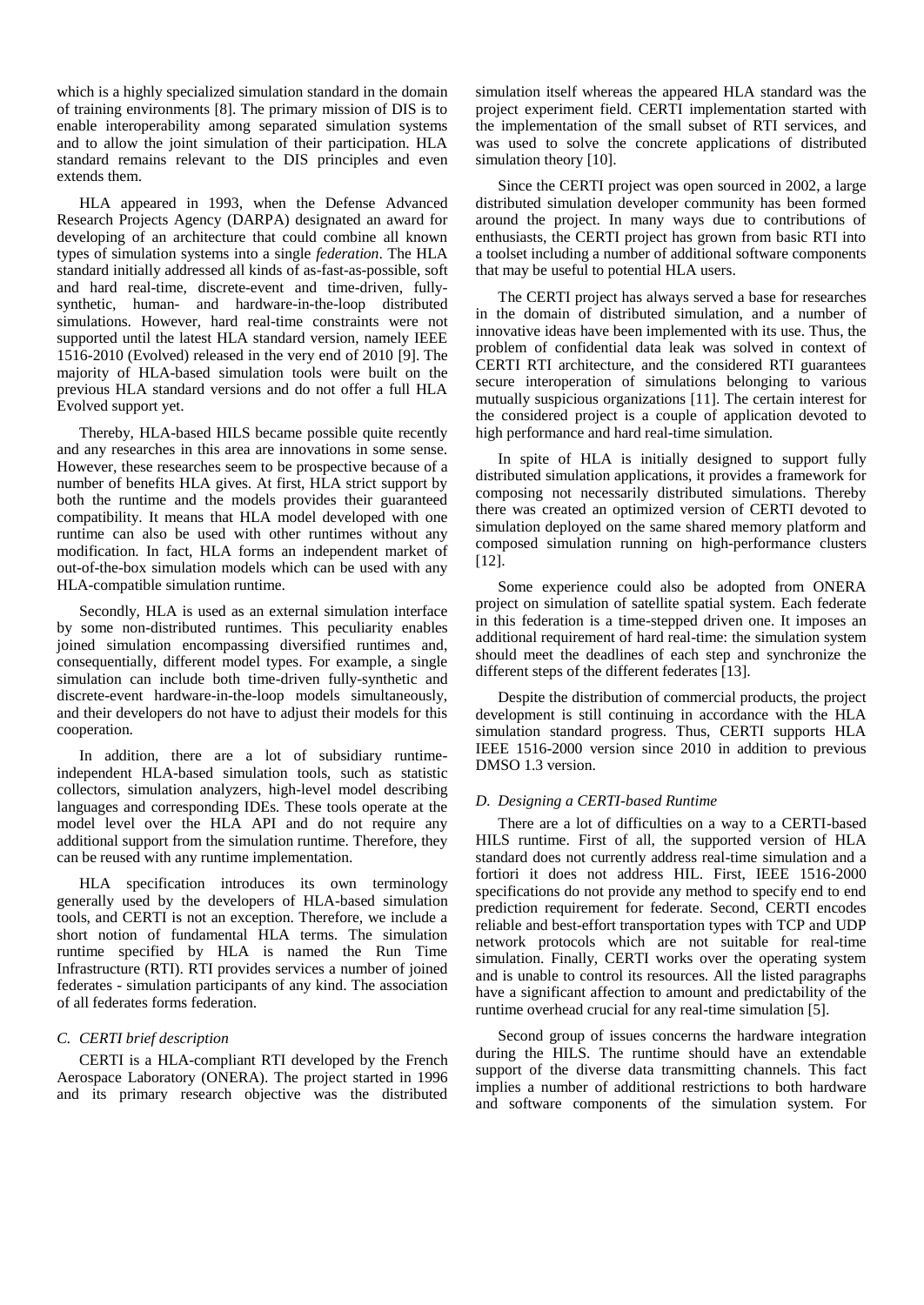example, the hardware devices usually have strict data message format specifications. Therefore, RTI cannot use the only message to transmit both internal service data and federation one.

The final design challenge is the reuse of legacy tools from the HILS STAND software suite. Some of its components, such as the dynamic simulation visualizer and the generator of fault injections, cannot be efficiently implemented over the existing HLA interface and should be integrated into the RTI. Actually, their integration leads to additional research and development subtasks and requires a number of problems to be resolved.

Although each of the listed problems is important, this paper is devoted to the provision of the HILS STANDcomparable runtime performance level. Currently, HILS STAND is used to perform HILSs by a number of different DRE development projects and we are curios if the HLA-based simulation runtime is able to execute models with the similar complexities and real-time constraint sizes. The remainder of this paper is devoted to this issue.

# III. CERTI PERFORMANCE EVALUATION AND ARCHITECTURAL ANALYSIS

## *A. Runtime benchmarking*

During the HILS, each of the hardware participants interacts to the other DRE components according to a predefined time-related behavior specification. If the runtime does not meet requirements of this specification, the device may work incorrectly. It is simple to slow down a fast software model to correspond the device speed, but it is not possible to meet these requirements if the model works slower than the hardware expects. Thus, the speed of event handling is a crucially important property for any HILS runtime. Actually, its value can be used to determine the complexity of simulation tasks the runtime can efficiently solve. The smaller event handling time of the runtime, the wider range of simulation tasks it can solve. Moreover, the faster runtime works, the smaller its requirement to the hardware. For example, a slower runtime may need more nodes to run the same simulation model.

Making an assessment of CERTI applicability to the range of usual HILS STAND tasks, we choose two simple timeregulated client-server models from the HILS STAND test-suit and run them in as-soon-as-possible mode in both runtimes. Each of these models consists of a single server and a single client. The client sends messages to the server. Each message contains one integer parameter, whose value is decremented after each send, until it reaches zero. Thereby, the initial value of this parameter also sets a number of client messages to be transmitted. In the first model the server records the received values and works as a simple registrar. In the second model server also sends back to the client every message it receives, and the client do not send the next message until it gets a reply. The remainder of this paper refers these models as "Avalanche" and "Ping-Pong" tests respectively.

Although the described models are pretty simple, the similar simulation models are often used for the same purposes

[14-15]. Federates of the Ping-Pong test are actually executed consequently. After the message send, client waits for a server reply. In a similar manner, server waits for the message instantly replies back to the client. Thereby, the time of simulation reflects the speed of message transmission rather accurate and can be used as a performance index for a runtime response time. Avalanche, in contrary, allows a fully parallel and logically unrestrained federate execution. Thus, the whole runtime can be considered as a media for data message transmission. Therefore, the simulation time can be treated as a reflection of a runtime throughput.

Both systems were tested using a hardware bench composed of two identical nodes. Each node ran a single model component, either client or server. The simulation time was measured by each model component independently of each other. The timer started right after the initial synchronization and stopped when the component had been ready to resign. Final results were formed as an average of two component readings for each model configuration.

As it is clearly shown by the benchmark results (Table I), overall CERTI performance is a several times lower than the one of HILS STAND. Although these results reduce the range of acceptable simulation tasks dramatically, the usual real-time requirements still accept CERTI as a HIL runtime. However, increase of its performance becomes an important direction of further development. The remainder of this segment presents a deeper CERTI analysis and introduces some proposals on its refinement.

TABLE I. THE AFFECTION OF MESSAGE NUMBER TO SIMULATION EXECUTION TIME, MS

| <b>Message</b> | Avelanche    |                   | <b>Ping-Pong</b> |                   |
|----------------|--------------|-------------------|------------------|-------------------|
| number         | <b>CERTI</b> | <b>HILS STAND</b> | <b>CERTI</b>     | <b>HILS STAND</b> |
| 10             | 4.1          | 1.6               | 10.2             | 2,3               |
| 100            | 38.1         | 7.6               | 94.4             | 22.8              |
| 1000           | 399.7        | 84.8              | 884,6            | 228               |
| 10000          | 6063         | 1127,6            | 8770,7           | 2280              |
| 100000         | 60601        | 11722.1           | 87643.2          | 22800             |

# *B. CERTI architecture analysis*

Being a distributed simulation middleware, RTI provides a number of joined federates with API specified by the HLA standard. The main purpose of this API is to encapsulate any details of communication among the joined federates, network communication included. Thus, RTI includes a number of remote components corresponding to a number of federates joined. These components are generally known as Local RTI Components (LRCs).

Maintaining the federation consistency, RTI constantly synchs a set of joined federates. Therefore, the efficiency of their coordination affects the overall RTI performance significantly. Fully distributed architecture implies equal and self-sufficient LRCs, and its implementation requires complicated consensus algorithms. Developers usually avoid the excessive complexity by introducing the Central RTI Component (CRC) that stores shared data and implements some synchronization algorithms locally. Both centralized and decentralized RTI architectures have certain weak and strong sides, and their reasonable combination is a first cornerstone of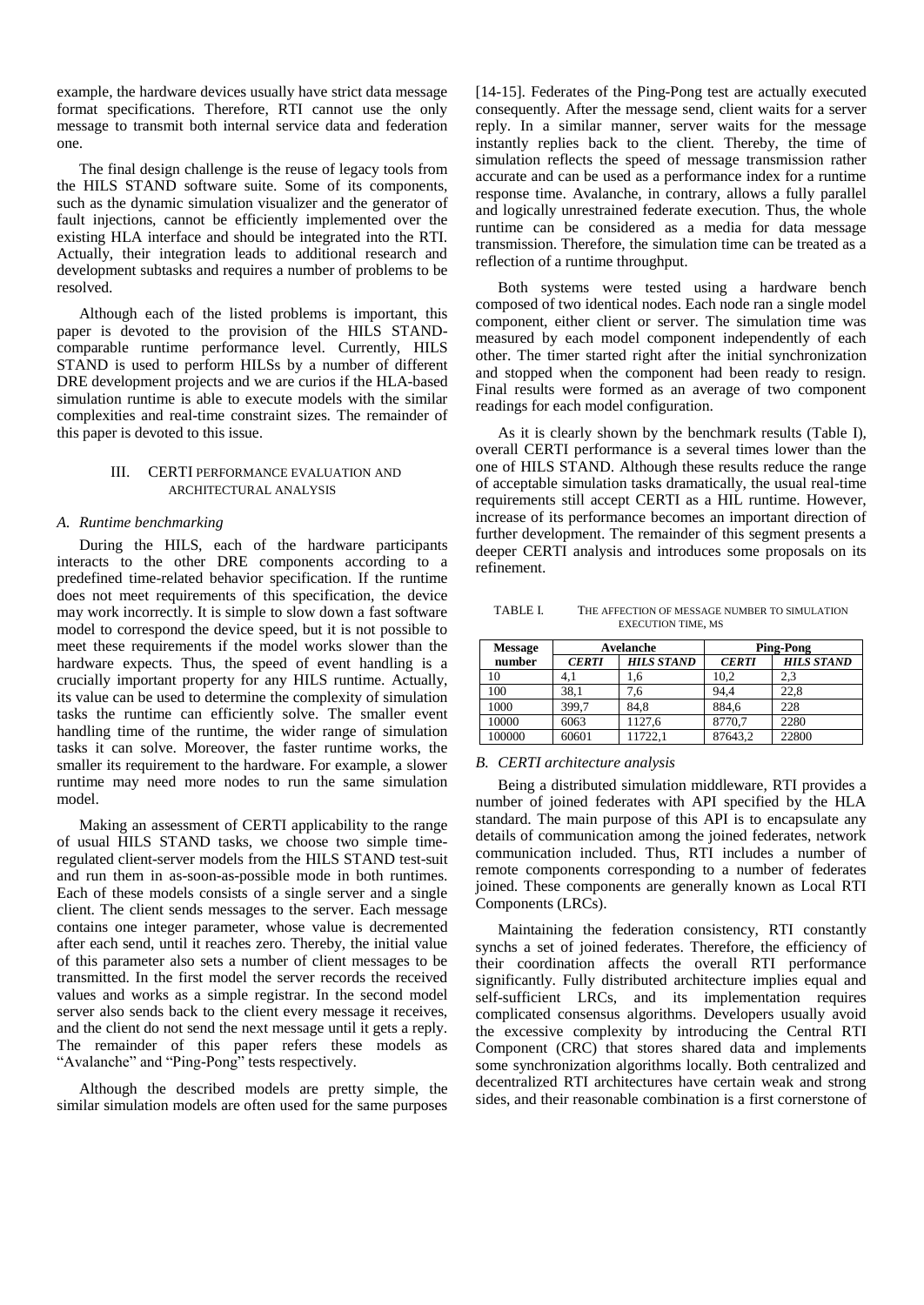the efficient RTI implementation [13]. This segment considers the approach implemented by CERTI.



Figure 1. CERTI RTI architecture

Generally speaking, CERTI RTI consists of three components: RTI Gate (RTIG), RTI Ambassador (RTIA) and libRTI. RTIG is a process that runs on a separate host and serves as CERTI CRC. RTIA is a process that runs on the same host federate runs. Therefore, the number of RTIAs equals to the amount of joined federates. Both RTIG and RTIA are single-thread processes. Whereas they form RTI internals, libRTI runtime library implements API specified by HLA. libRTI links to the joined federate and connects it to the corresponding RTIA process by pipe (Unix socket). An aggregate of RTIA and libRTI forms CERTI LRC. Communication between CRC and LRCs goes through the network sockets [10]. Figure 1 presents a visual representation of the described architecture.

RTIA processes never communicate to each other directly. All data exchange among them goes through the RTIG. Thus, CERTI bases on a fully centralized architecture and its CRC component coordinates the joined federates single-handedly. Indeed, RTIG implements the most of RTI services whereas the sole purpose of RTIA and libRTI is the formation of a convenient communication infrastructure between RTIG and a number of joined federates. In other words, LRCs of CERTI generally serve as connectors between CRC and the end simulation participants.

Summing it up, CERTI RTI uses a fully centralized architecture and has a strong CRC. The simplicity of this organization gives a number of benefits to the RTI developers. First of all, concentration of all the control inside of a single process simplifies the implementation of RTI services. The absence of any direct links among the LRCs does not require network consensus algorithms and reduces the corresponding synchronization overhead significantly. Modification of a federation state made by RTIG is instantly propagated among all the related federates and all data received by LRCs can always be used without any additional conformation.

The second centralization profit is the simplicity and deterministic of communication among the distributed RTI components. Each data exchange among the joined federates always go through RTIG, where all the synchronization issues are solved locally and, therefore, do not require any network communication at all. Thus, coordination of the joined

federates with RTIG always requires a certain and relatively small number of network messages, and uses network bandwidth rather efficiently. In contrast, fully distributed architecture, that include a number of equal self-sufficient LRCs and does not include any CRC, requires a complex synchronization algorithms, that are usually imply an intensive network communication to the consensus.

Third, strong CERTI centralization allows accelerated implementation and testing of the innovations. The proof-ofconcept for a new runtime algorithm can be implemented locally inside RTIG. The developers get rid of complex network interactions and asynchronous changes of federation state. Their implementation should run in context of a single threaded process only. This peculiarity of CERTI, composed with its open source code, has proved this RTI as good foundation for the diverse simulation researches.

Finally, the centralized single-host execution of RTIG provides a convenient way to isolate the certain RTI subsystem and develop a number of diverse "surgical" benchmarks for them. The distributed kind of some RTI services (such as time and object management services) makes it really hard to get a fair estimation of their in-field implementation efficiency. The true results are often shaded and distorted by the network communication overhead that is hard to predict and, a fortiori, to avoid.

However, the same centralized architecture causes a number of problems. The most crucial of them is an excessive load of the RTIG. In case of small federations, composed of a few federates, RTIG does its service well. But the more federates join, the more RTIG is loaded, and the dependency is not linear. Each joined federates results in a new communication flow, and an increase in the complexity of its processing. For example, a single interaction send often leads to a number of notifications to its recipients. There comes a moment RTIG is unable to process the incoming data flow fast enough and becomes a bottleneck. In this case, it constantly makes the joined federates wait, and, as a result, federation is executed merely consequently. The next segment presents some approaches that can conceptually improve the current CERTI architecture and in some ways mitigate its problems.

## IV. CERTI ATTUNING PROPOSALS

## *A. Layered architecture*

As it was shown in the previous section, fully centralized architecture of CERTI results in an excessive CRC load during the execution of large federations, and it is a serious design drawback. There are a lot of RTI implementations that compose centralized and decentralized approaches in a more equitable way and get better performance in return [14]. However, architectural mixture requires a revolutionary alteration of CERTI internals and eliminates all the benefits of its clear and simple component structure. This section presents an alternative approach to CRC load reduction based on a layered RTI architecture.

Although each federate represents a certain component of real system, the level of their abstraction can be volatile and do not reflect logical structure of the system. For example, a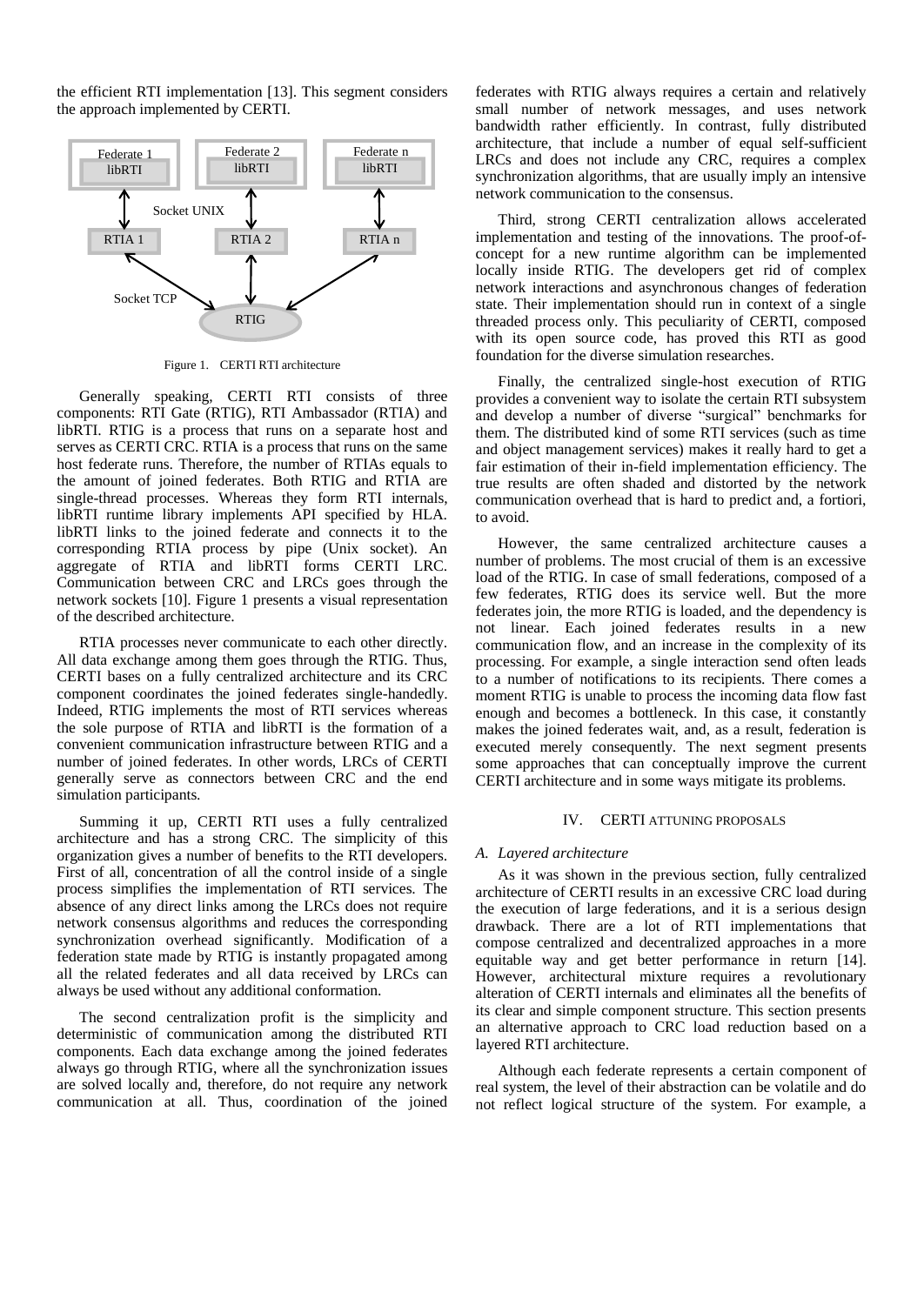model of onboard system may include one coarse federate corresponding to a number of its secondary subsystems and a bunch of fine-grained federates corresponding to components of the most important subsystem simultaneously. Fine-grained federates are clearly less abstract than the coarse one because they correspond to smaller elements of the logical structure. Only their aggregate may form the new logical subsystem that can interact to the other subsystems on equal footing. Thus, federates of the aggregate depend on each other. They are logically linked.

During the simulation federate aggregation can be distinguished by the intensity of their interaction. As it is shown by the practice, members of a certain aggregate interact to the each other far more frequently than to any external federate. Federates are clustered into a number of aggregates and encapsulate the majority of communication traffic inside of them. Only a little part of traffic goes beyond and connects members of different aggregates.

CERTI has a centralized architecture and implements federate interaction of any kind using its CRC regardless to the model logical structure. In case the number of data exchanges is large enough, CRC is overloaded, becomes a bottleneck, and slows the simulation down. However, federates do not really care about the inner communication of aggregates they do not belong. Thus, the simulation traffic can be separated according to the model logical structure. The only thing we need is a dedicated middle-level CRC for each federate aggregation. From one hand, it will control the aggregated federates, encapsulate their inner traffic, and take some load of the real CRC. From the other hand, the real CRC will see it as a regular federate that runs in accordance to the common HLA execution rules and generates traffic flow corresponding to the bunch of aggregated federates. The middle-level CRC can be implemented as a new LRC frontend and does not result into significant increase of the RTI complexity.

There are several natural extensions of the described idea. First, federates can be clustered by a number of attributes differed from logical structure of the simulated system. For example, the non-uniform distribution of the federate communication intensity is a sufficient aggregation criterion. Second, the same trick can be used several times. In their turn, aggregated federates can be separated into a number of smaller groups, and form a new simulation control layer. Therefore, the described RTI architecture is referenced as a layered architecture.

To sum it up, introduction of the layered architecture results into a number of benefits. First of all, it solves the excessive CRC load problem and increases scalability of RTI. Indeed, the middle-level CRCs process the internal aggregate traffic independently and take a part of responsibilities from the real CRC. Each middle-level CRC can be executed by a separate host, thus, the RTI control is distributed automatically without any data replication or sophisticated coherence control algorithms.

Second, aggregation allows reducing of the synchronization losses. Internal interaction of aggregated federates goes through the middle-level CRC and does not take into account the most of external dependencies. Therefore, it is more

efficient than the regular one. However, their external interaction is less efficient and includes two mediators, namely, the middle-level CRC and the regular one. If aggregation can be chosen *sufficiently* well, the synchronization losses can be reduced respectively.

Third, aggregation allows accurate RTI attuning. Federates can be clustered according to a set of services they use. Unused RTI components can be safely removed from the middle-level CRC and its complexity will reduce respectively. The remaining services can be also attuned to the requirements of the joined federates. For example, each middle-level CRC may implement its own time management algorithm that is effective for the aggregated federates independently of other RTI components. In case of HILS, the main CRC should always use conservative time management algorithms as a core. However, middle-level CRC component may use optimistic algorithms in case it is more efficient.

Finally, aggregation is a way to increase the efficiency of interactions within a single node. Centralized architecture does not take into account the relative position of federates. Even in case they are running on a single node, every data exchange goes though the RTIG. Thereby, RTI uses two network communications to transmit data between two processes on a single host. This wasteful data handling results into a significant performance decrease. Aggregation of all federates on the node actually allows their direct interaction without any network involvement. Thereby, the concept of node aggregation brings some advantages of the decentralized peerto-peer architecture without any changes in a current CERTI logic.

The weak side of the layered RT architecture is indeterminism of RTI structure and its dependence on the executed model structure. It also requires some automated static and dynamic model analysis tools responsible for the criterion selection and the corresponding suboptimal federate segregation. However, the benefits it may give seem to worth efforts, and this approach appears to be rather prospective.

# *B. Thread-based LRC*

CERTI LRC consists of libRTI library and RTIA process connected by UNIX pipe. Although libRTI is linked to federate process and provides HLA API, the library does not really implement RTI logic. The library just redirects the incoming method calls to the connected RTIA. In more details, every time federate calls RTI service, libRTI sends to RTIA a message with the associated method identifier and a set of supplied arguments. RTIA handles these queries and replies back with results. Thereby, libRTI can be considered as LRC frontend whereas RTIA corresponds to LRC backend. Due to this modular LRC structure, changes of HLA API will not affect the LRC backend directly and the corresponding RTI changes will require a minimum of effort. Currently CERTI uses this flexibility to maintain both DMSO 1.3 and IEEE 1516 2000 HLA versions.

Another advantage of the two-component LRC against the single-component one is the increase of simulation security and reliability. Both libRTI and RTIA run in their own context and verify every incoming message. Therefore, there is no way the